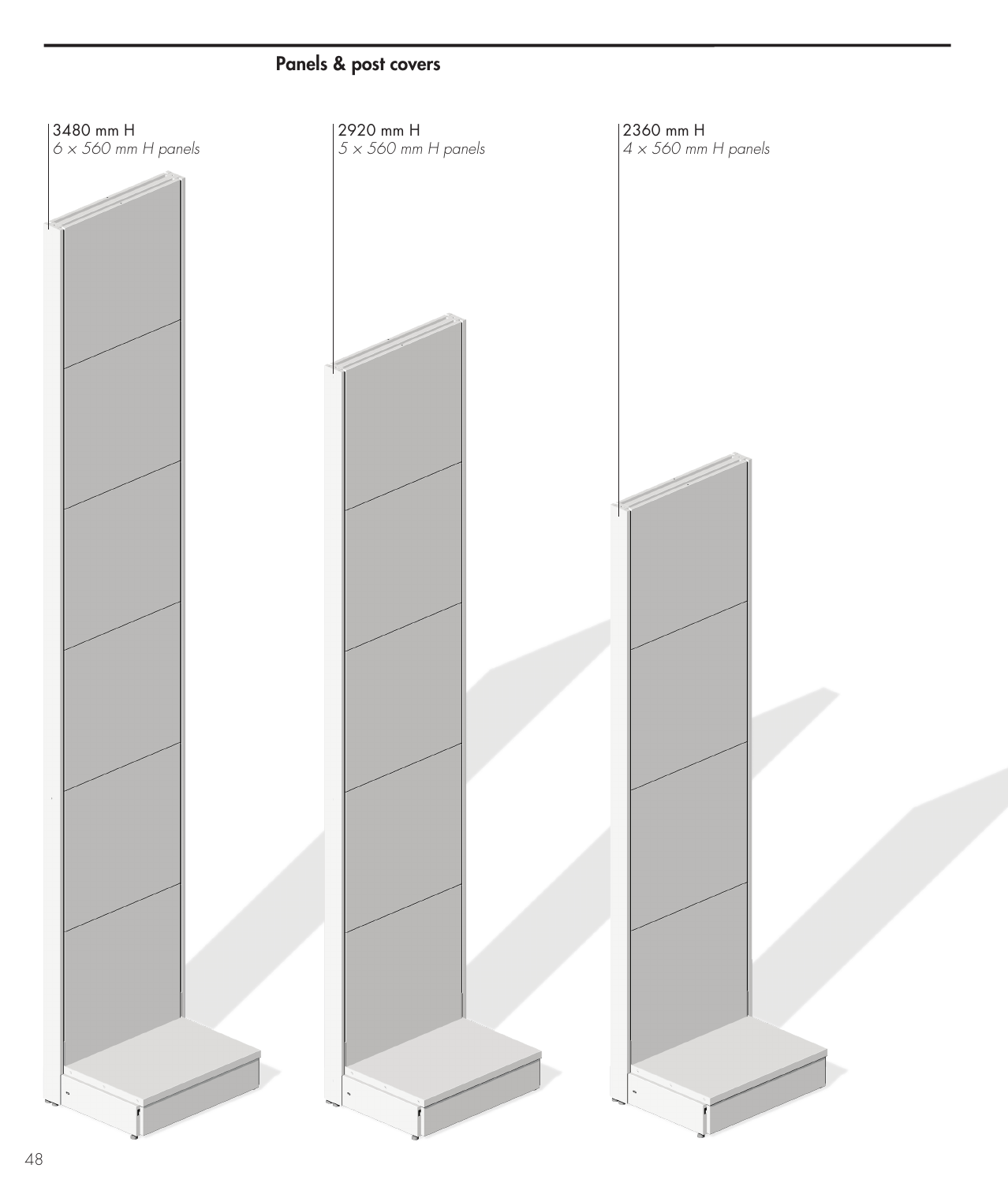## Panels & post covers

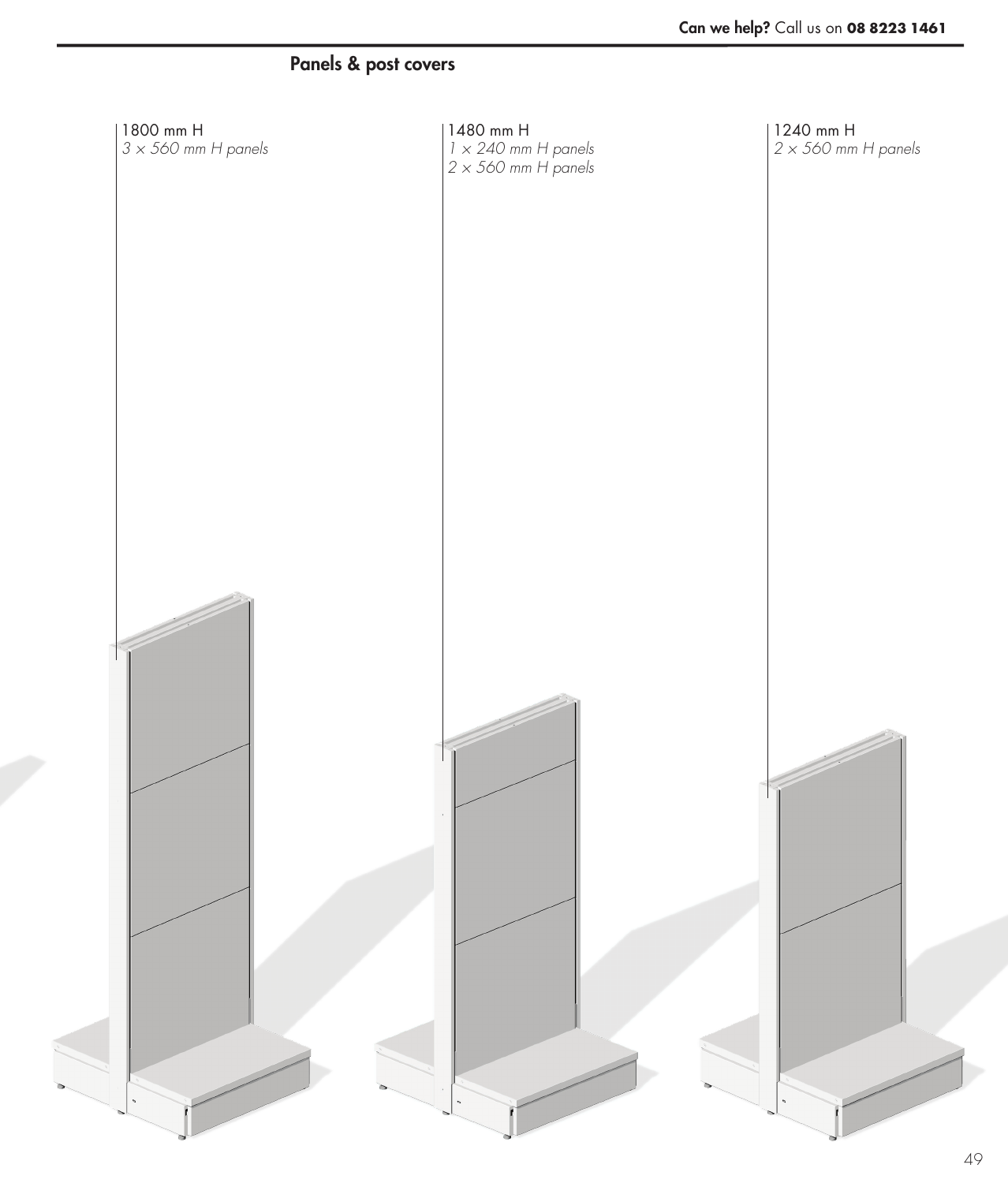## Double sided post covers